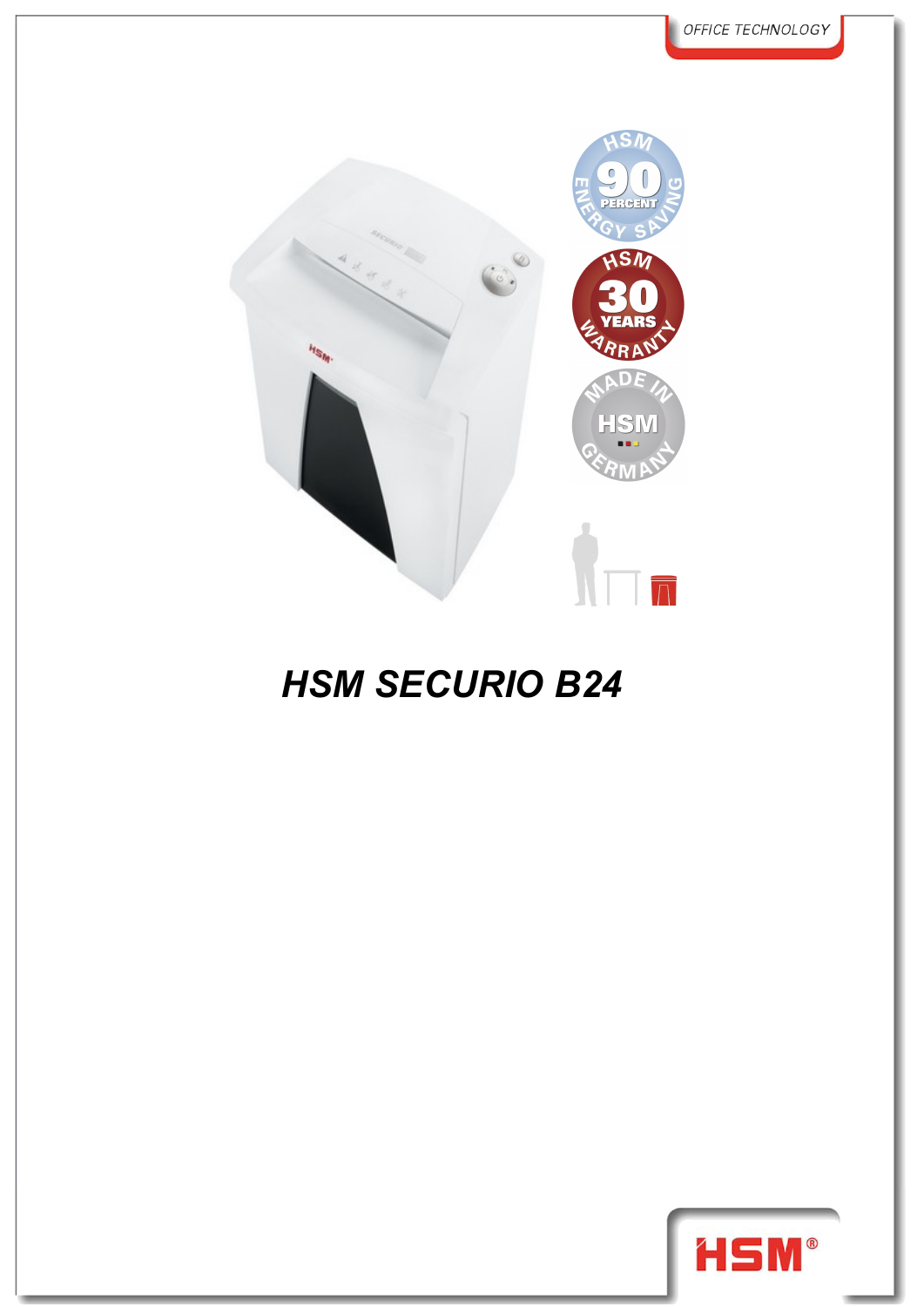Mobile, high performance model for deskside use. Shreds credit and store cards with ease as well as CDs (details see below). Multi-function operating button and reversing button. Auto-reverse in the event of a paper jam. Folding safety element, in the security levels 2 and 3 with infeed slot for CDs. Economic energy management (EMCS). Quiet operating sound. Filling level display through inspection window. Removable waste container. Special CD waste container for correctly sorted separation of the shredded material. Made in Germany.

| Product type description               | SECURIO B24 3,9mm                   | SECURIO B24 5,8mm             |
|----------------------------------------|-------------------------------------|-------------------------------|
| Order number                           | 1780111                             | 1781111                       |
| <b>EAN Code</b>                        | 4026631025010                       | 4026631025027                 |
| Shredder material                      | $\Box \oslash \cdot \ \Box \oslash$ | $\Box \oslash - \Box \oslash$ |
| Cutting type                           | strip cut                           | strip cut                     |
| Security level                         | $\overline{2}$                      | $\overline{2}$                |
| Cutting width                          | 3.9 mm                              | 5.8 mm                        |
| Particle length                        | $0 \text{ mm}$                      | $0 \text{ mm}$                |
| Cutting capacity (70g/m <sup>2</sup> ) | 22 - 24 sheet                       | 28 - 30 sheet                 |
| Cutting capacity (80g/m <sup>2</sup> ) | 19 - 21 sheet                       | 25 - 27 sheet                 |
| Intake width                           | 240 mm                              | 240 mm                        |
| Container volume                       | 341                                 | 341                           |
| Cutting speed                          | 65 mm/s                             | 65 mm/s                       |
| Noise level (idle operation)           | 56 dB                               | 56 dB                         |
| eclass 5.1                             | 24320703                            | 24320703                      |
| UN/SPSC                                | 44101603                            | 44101603                      |
| Power consumption of the motor         | 500 W                               | 500 W                         |
| Voltage                                | 230 V                               | 230 V                         |
| Frequency                              | 50 Hz                               | 50 Hz                         |
| Warranty period (months)               | 24                                  | 24                            |
| Depth                                  | 317 mm                              | 317 mm                        |
| Width                                  | 395 mm                              | 395 mm                        |
| Height                                 | 605 mm                              | 605 mm                        |
| Weight                                 | 18 kg                               | 18 kg                         |

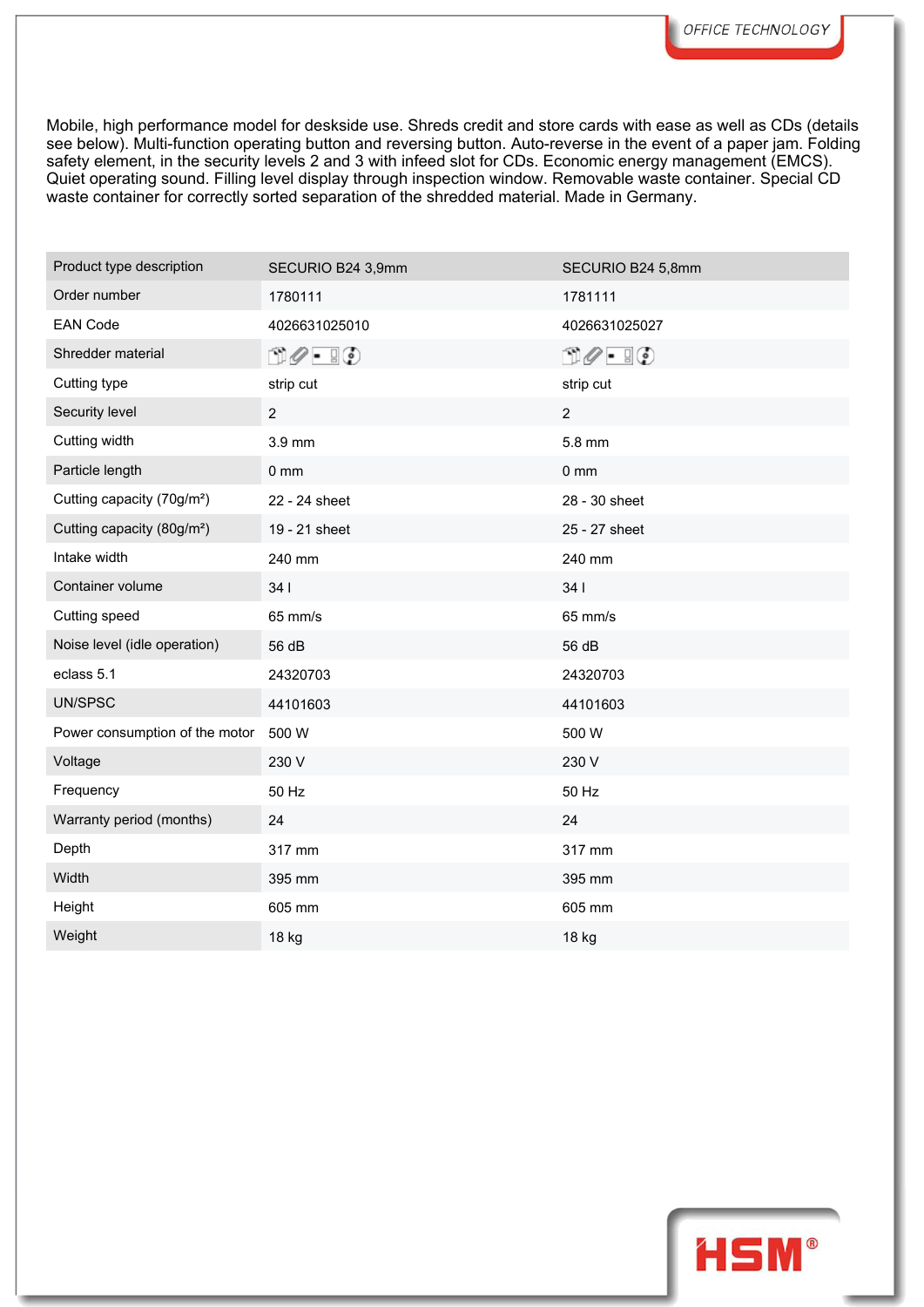| Product type description               | SECURIO B24 4,5x30mm                             | SECURIO B24 1,9x15mm            |
|----------------------------------------|--------------------------------------------------|---------------------------------|
| Order number                           | 1783111                                          | 1782111                         |
| <b>EAN Code</b>                        | 4026631025041                                    | 4026631025034                   |
| Shredder material                      | $\mathbb{D}\mathscr{O}$ - $\mathbb{F}\mathbb{Q}$ | $\cap$ $\mathscr{O}$ $\vdash$ 9 |
| Cutting type                           | particle cut                                     | particle cut                    |
| Security level                         | 3                                                | $\overline{\mathbf{4}}$         |
| Cutting width                          | 4.5 mm                                           | $1.9$ mm                        |
| Particle length                        | 30,00 mm                                         | 15,00 mm                        |
| Cutting capacity (70g/m <sup>2</sup> ) | 17 - 19 sheet                                    | 11 - 13 sheet                   |
| Cutting capacity (80g/m <sup>2</sup> ) | 14 - 16 sheet                                    | 9 - 11 sheet                    |
| Intake width                           | 240 mm                                           | 240 mm                          |
| Container volume                       | 341                                              | 34                              |
| Cutting speed                          | 65 mm/s                                          | 65 mm/s                         |
| Noise level (idle operation)           | 56 dB                                            | 56 dB                           |
| eclass 5.1                             | 24320703                                         | 24320703                        |
| UN/SPSC                                | 44101603                                         | 44101603                        |
| Power consumption of the motor         | 500 W                                            | 500 W                           |
| Voltage                                | 230 V                                            | 230 V                           |
| Frequency                              | 50 Hz                                            | 50 Hz                           |
| Warranty period (months)               | 24                                               | 24                              |
| Depth                                  | 317 mm                                           | 317 mm                          |
| Width                                  | 395 mm                                           | 395 mm                          |
| Height                                 | 605 mm                                           | 605 mm                          |
| Weight                                 | 20.5 kg                                          | 20.5 kg                         |